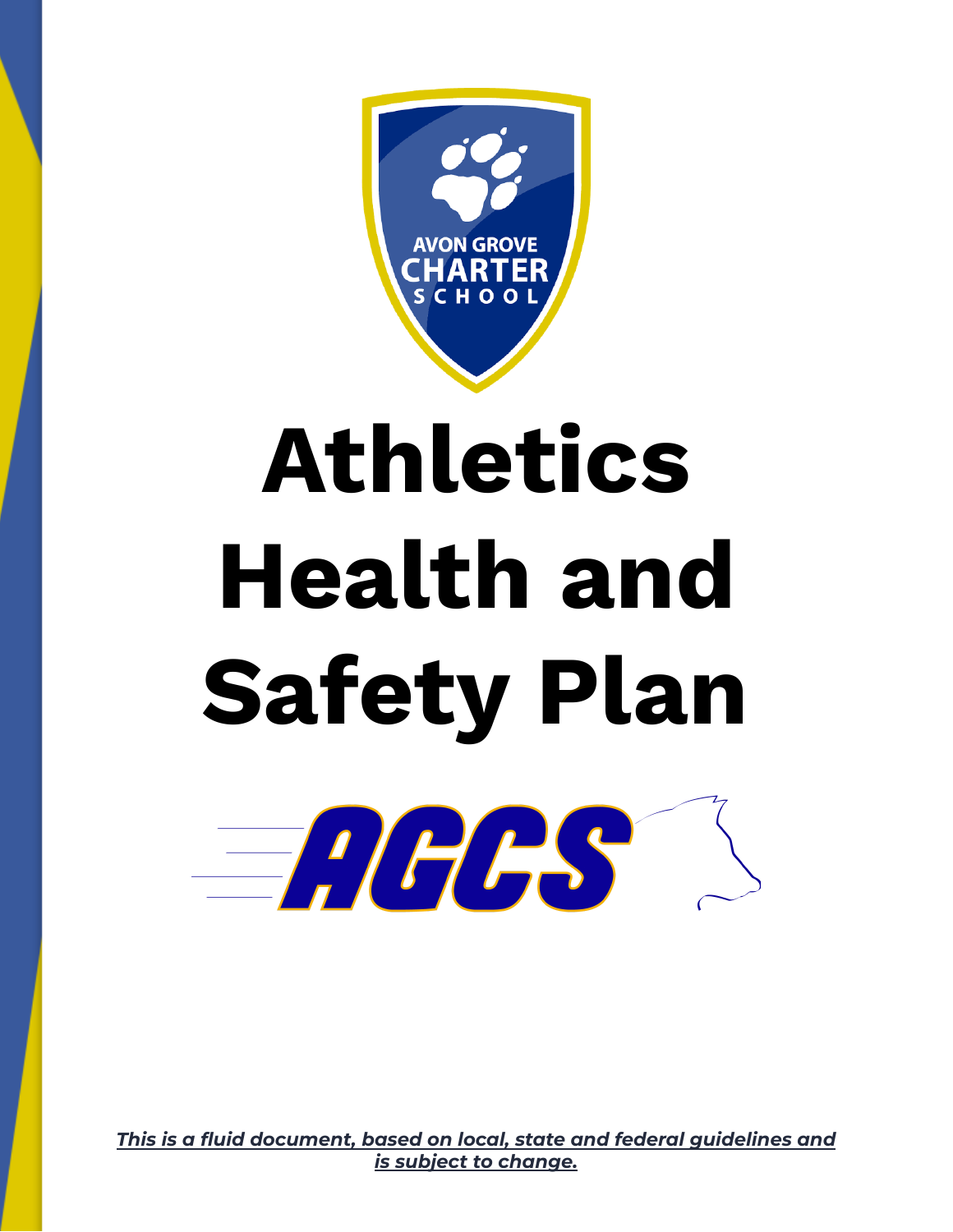## <span id="page-1-0"></span>Table of Contents

| <b>Table of Contents</b>                                  | ı              |
|-----------------------------------------------------------|----------------|
| <b>Introduction</b>                                       | $\mathbf{2}$   |
| <b>Athletics Planning Team</b>                            | $\overline{2}$ |
| <b>Athlete Participation Meeting and Permission Form</b>  | 3              |
| Athlete Participation Meeting and Permission Form         | 3              |
| <b>Coach Training Information</b>                         | 3              |
| Coach Training Information                                | 3              |
| <b>Tryout and Practice Protocols</b>                      | 4              |
| <b>Tryout and Practice Protocols</b>                      | 4              |
| Avon Grove Charter School                                 | 4              |
| Coaches Responsibility                                    | 4              |
| Athlete Responsibility                                    | 5              |
| <b>Procedures For Those Who Become III</b>                | 6              |
| <b>Procedures for Positive Cases</b>                      | 6              |
| <b>Procedures for Positive Cases</b>                      | 6              |
| <b>Procedures for Positive Cases</b>                      | 6              |
| <b>Gathering Sizes</b>                                    | 6              |
| <b>Gathering Sizes</b>                                    | 6              |
| Phase 1 (Chester County in the Yellow Phase)              | 7              |
| Phase 2 (Chester County in the Green Phase)               | 7              |
| Phase 3 (Governor/PIAA/MIL Have Approved all Fall Sports) | 8              |

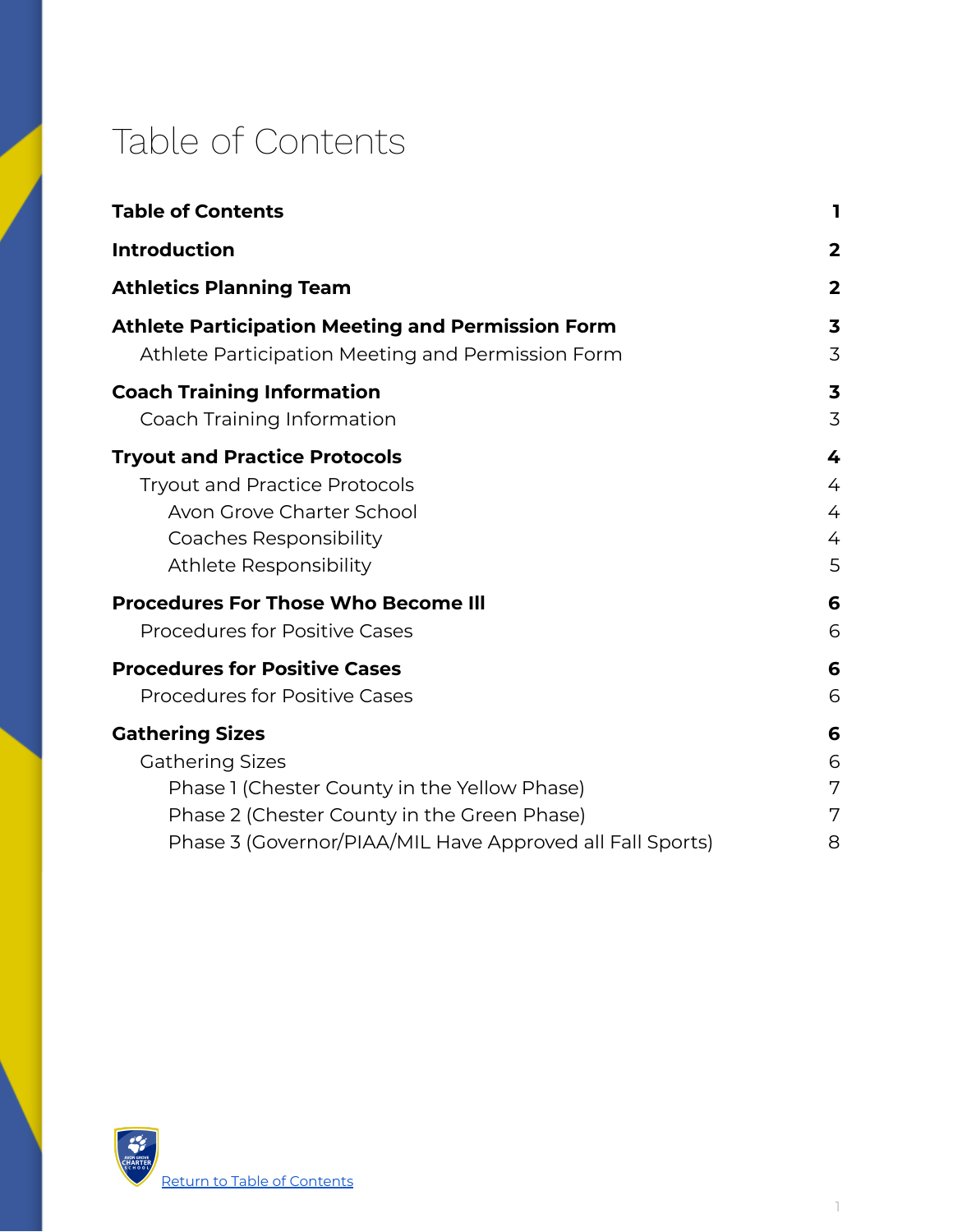## <span id="page-2-0"></span>Introduction

The Avon Grove Charter School (AGCS) Athletics Health and Safety Plan will be used to ensure the health and safety of our student athletes, coaches, and local school community. This plan will be implemented on Monday, August 10, 2020 which will be the kickoff to our 2020-21 Fall sports program. The continued implementation of this plan will occur until Governor Wolfe and state/local health departments communicate revised regulations. Per Pennsylvania Department of Education guidelines, this plan will not be released to the school community until it has been reviewed and approved by the AGCS Board of Directors. Once approved, it will be implemented and posted on the AGCS website for public viewing.

Multiple members of the school community took part in the creation of this plan. The expertise of the school nurse, athletic director, and school administration give this plan multiple perspectives and viewpoints. All athletic personnel and coaches will be trained by health officials and the AGCS facilities director on self monitoring and proper cleaning and disinfecting of equipment on August 4th and 5th. Student athletes and parent training will occur on Thursday, August 6, 2020.

#### *This is a fluid document, based on local, state and federal guidelines and is subject to change.*

## <span id="page-2-1"></span>Athletics Planning Team

Blase Maitland, AGCS High School Principal, will serve as the AGCS athletics point of contact for all questions related to COVID-19 for parents, athletes, and coaches. Dr. Maitland's email is bmaitland@agcharter,org and his contact number is 484-667-5000 Ext: 347.

The additional members of the health and safety plan for athletics consisted of:

- Jason McGehean- Athletic Director
- Holly Verderame- AGCS School Nurse
- Rob Moran- Facilities Director
- Kristin Bishop- Head of School

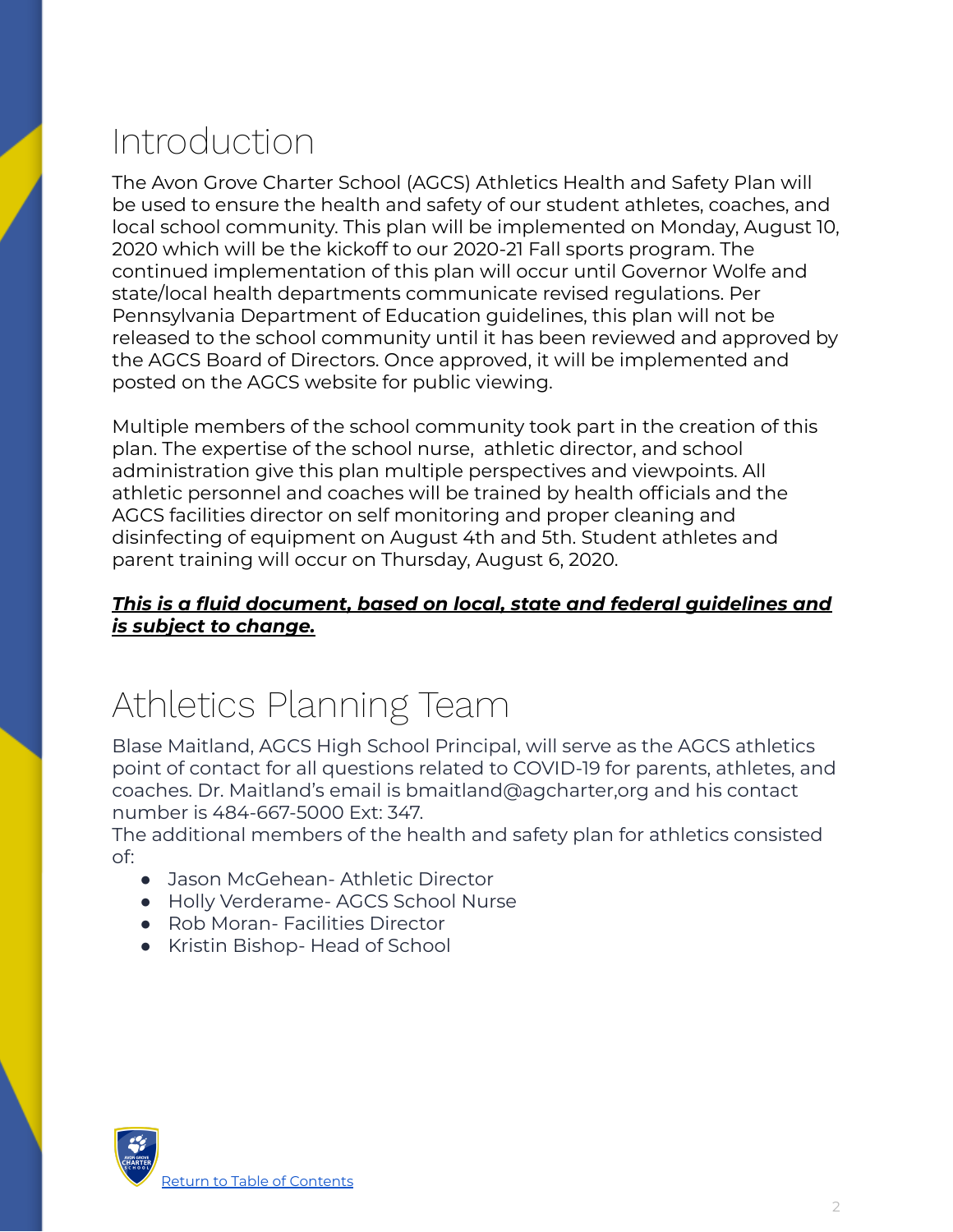### *AGCS Plan for a Safely Resumming Athletics and Extra-curriculars*

## <span id="page-3-0"></span>Athlete Participation Meeting and Permission Form

#### <span id="page-3-1"></span>**Athlete Participation Meeting and Permission Form**

Parents and student athletes will be required to participate in a mandatory online training via zoom on Thursday, August 6, 2020. At the conclusion of the training, parents will need to complete this form to ensure compliance Athlete [Participation](https://docs.google.com/document/d/1ceQI8RdpHs-CFAbfme4t2OXLgRfVVbhCSueBP9VHtRg/edit?usp=sharing) Permission Form.

The Athletic [Participation](https://docs.google.com/document/d/1ceQI8RdpHs-CFAbfme4t2OXLgRfVVbhCSueBP9VHtRg/edit?usp=sharing) Permission Form outlines the following:

- Permission for the athlete to participate in tryouts for Fall sports.
- Permission for the athlete to participate in practice and games for Fall sports
- Medical insurance and emergency contact information
- Certification that the athlete/participant is in good health and acknowledges no athlete or participant will be allowed to participate in tryouts, practice, or games if sick.
- Confirmation that the parent and athlete/participant have reviewed the CDC [Guidelines](https://www.cdc.gov/coronavirus/2019-ncov/prevent-getting-sick/prevention.html) related to the symptoms of COVID-19, appropriate social distancing, hygiene, hand washing and sanitizing procedures
- Confirmation that each athlete/participant is responsible to provide her/his own personal protective equipment, beverages and food items for each workout and that these items will not be shared with others.

# <span id="page-3-3"></span><span id="page-3-2"></span>Coach Training Information

#### **Coach Training Information**

Coaches and the athletic director will also be mandated to complete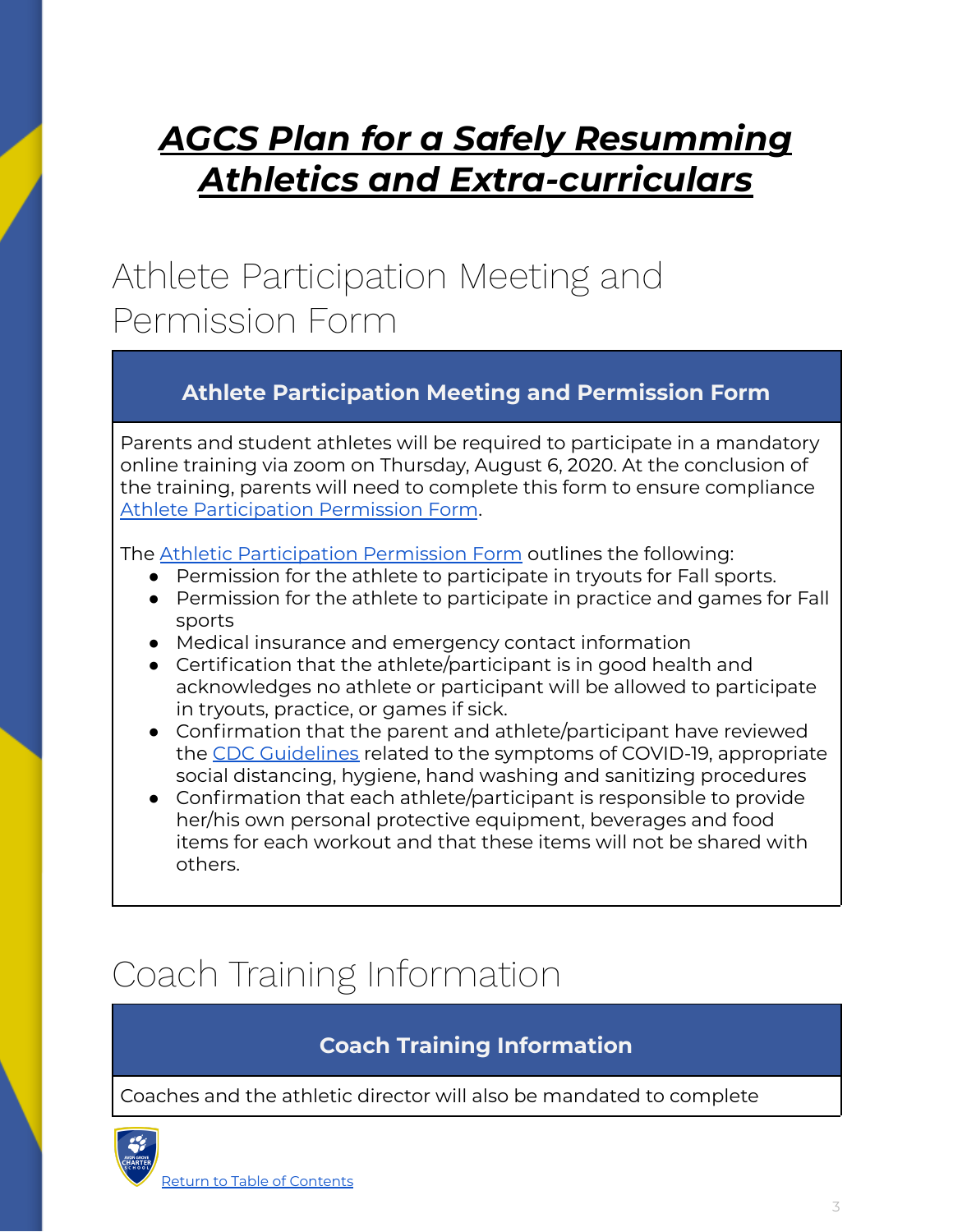training regarding self monitoring and equipment disinfecting. At the conclusion of the training, coaches and the athletic director will complete the [Coaches](https://docs.google.com/document/d/1CAarOkRaU91Lz68APPgfHD1l9eqw6i1gKruL1OIsIUA/edit?usp=sharing) Training Form.

The Coaches Training Form outlines the following:

- Confirmation that the parent and athlete/participant have reviewed the CDC [Guidelines](https://www.cdc.gov/coronavirus/2019-ncov/prevent-getting-sick/prevention.html) related to the symptoms of COVID-19, appropriate social distancing, hygiene, hand washing and sanitizing procedures
- Confirmation they have reviewed the CDC [Guidelines](https://www.cdc.gov/coronavirus/2019-ncov/community/schools-childcare/youth-sports.html) for [Consideration](https://www.cdc.gov/coronavirus/2019-ncov/community/schools-childcare/youth-sports.html) of Youth Sports. to modify practices, activities and games to mitigate the risk of spreading the COVID-19 virus. This includes focusing on individual skill building versus competition and limiting contact in close contact sports.
- Confirmation that each coach/advisor is responsible to provide her/his own personal beverages and food items.
- Acknowledgement they will be responsible to take attendance at each tryout and make sure all coaches/advisors and athletes/participants have participated in initial training related to COVID-19
- Acknowledgement they are responsible for the cleaning of all school district equipment after each tryout, practice, or game.

## <span id="page-4-1"></span><span id="page-4-0"></span>Tryout and Practice Protocols

#### **Tryout and Practice Protocols**

#### <span id="page-4-2"></span>**Avon Grove Charter School**

- Ensure restrooms are open and available for use by athletes and coaches for proper hygiene and hand washing. These restrooms will be stocked and cleaned daily. Restrooms will be limited to the facilities in the gymnasium and 600 building.
- Provide disinfecting products are available for coaches and athletes.
- Install proper signage and reminders are provided to coaches and athletes.
- Provide each coach a protective face mask.

#### <span id="page-4-3"></span>**Coaches Responsibility**

● Take attendance at each tryout and practice and ensure that each

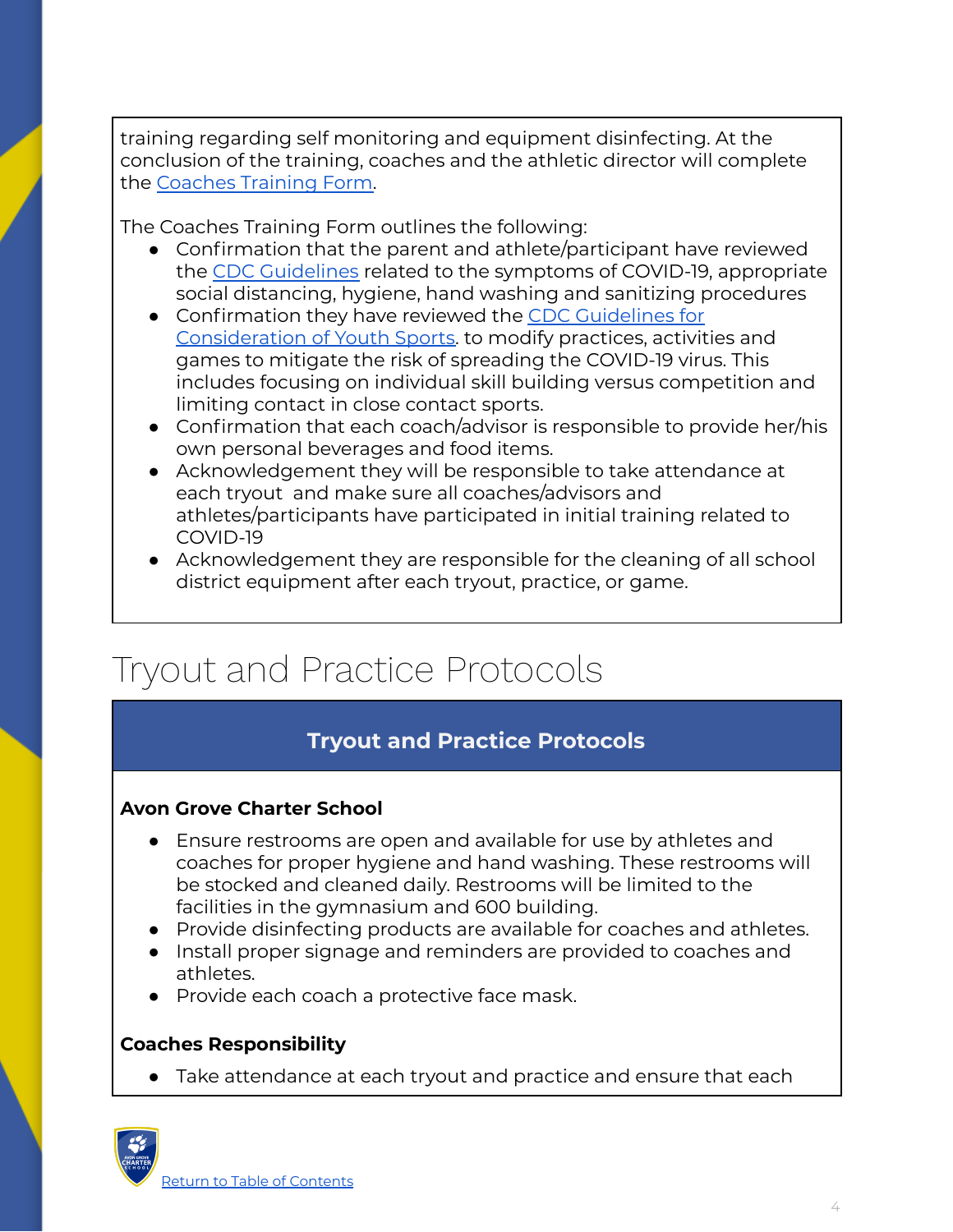person participating has completed the Athlete Participation Permission Form. Any athlete or coach who self-reports or answers yes to any of the questions on the Screening and [Attendance](https://docs.google.com/document/d/1eDk-XlXKCh2qKMVBC6ptPfBJc6SYWMHup7acutmNNWY/edit#) Form will not be allowed to participate, will be isolated from the group, and sent home. This form will be housed by the coach and will be given to the athletic director and school nurse if an athlete or coach was not permitted to participate.

- Provide their own beverages and food items and will not share them with athletes.
- Wear face coverings when social distancing measures are unable to be maintained and they are not engaged directly in physical activity, unless doing so jeopardizes their health.
- Limit unnecessary physical contact with anyone. This includes shaking hands, fist bumps and high fives
- Maintain appropriate social distancing to the maximum extent feasible, including in the field of play, sidelines, benches, and workout areas. During down time, athletes/participants and coaches/advisors should maintain social distancing.
- Clean all school equipment after each workout session for each workout group.
- Stay with members of their teams until they have left the AGCS campus
- Coaches, in conjunction with the Athletic Director, will develop clear procedures for communicating when workouts, practices, or games are cancelled on short notice.

#### <span id="page-5-0"></span>**Athlete Responsibility**

- Ensure they are healthy when reporting for each tryout, practice or game. If they are sick they will let their coach know and not attend
- Provide their own personal protective equipment, beverages and food items
- Wear face coverings when not engaged directly in physical activity, unless doing so jeopardizes their health.
- Limit unnecessary physical contact with anyone. This includes shaking hands, fist bumps and high fives.
- Maintain appropriate social distancing to the maximum extent feasible, including in the field of play, sidelines, benches, and workout areas. During down time, athletes and coaches should maintain social distancing.
- Clean/disinfect all clothing and personal equipment after each tryout,practice, or game.

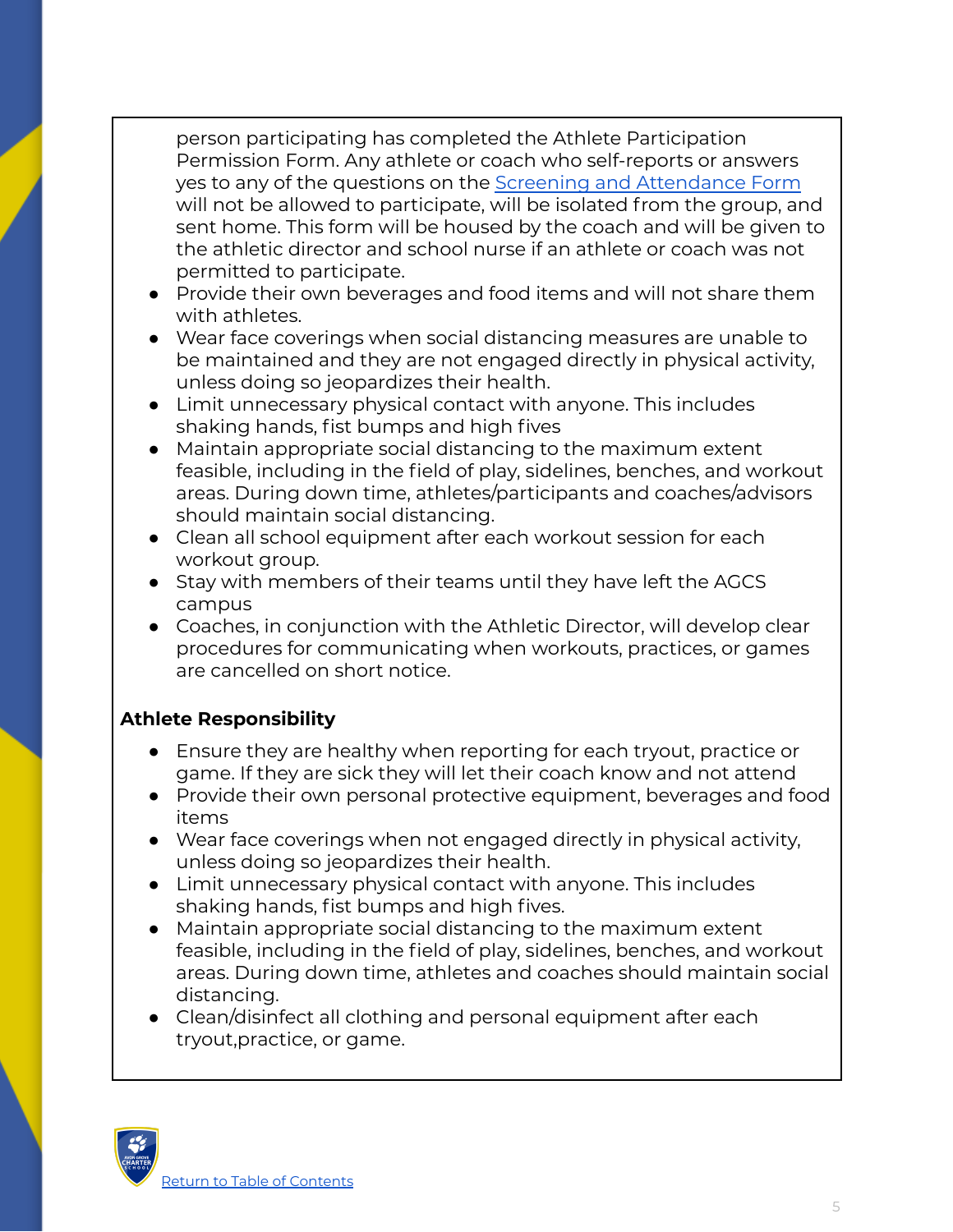## <span id="page-6-1"></span><span id="page-6-0"></span>Procedures For Those Who Become Ill

#### **Procedures for Positive Cases**

Any athlete/participant or coach who is ill or falls ill will not be permitted to participate in any workout, practice, or competition.

- The individual's name will be submitted to the athletic director and school administration
- They will immediately be isolated from the rest of the group/team and their emergency contact will be contacted to arrange from transportation home
- Any equipment used by the ill individual will be removed and cleaned/disinfected
- The individual will not be permitted to return to any workouts, practices, or competitions until all signs and symptoms have been resolved

## <span id="page-6-3"></span><span id="page-6-2"></span>Procedures for Positive Cases

#### **Procedures for Positive Cases**

Anyone who tests positive for COVID-19 will be required to follow the isolation [guidelines](https://www.cdc.gov/coronavirus/2019-ncov/if-you-are-sick/end-home-isolation.html?CDC_AA_refVal=https%3A%2F%2Fwww.cdc.gov%2Fcoronavirus%2F2019-ncov%2Fprevent-getting-sick%2Fwhen-its-safe.html) set forth by CDC before returning, have medical clearance from their physician or appropriate healthcare professional, are non-contagious, fever free (without fever-reducing medicine), demonstrating improvement in respiratory symptoms (cough, shortness of breath), and no vomiting or diarrhea

# <span id="page-6-5"></span><span id="page-6-4"></span>Gathering Sizes

#### **Gathering Sizes**

The following phases will be used in conjunction with the yellow and green phase restrictions on gathering limitations and building occupancy. During the yellow and green phases of reopening, sports-related activities at the PK-12 level are limited to student athletes, coaches, officials, and staff only. If Chester County is in the "Yellow Phase" and an AGCS team has more than

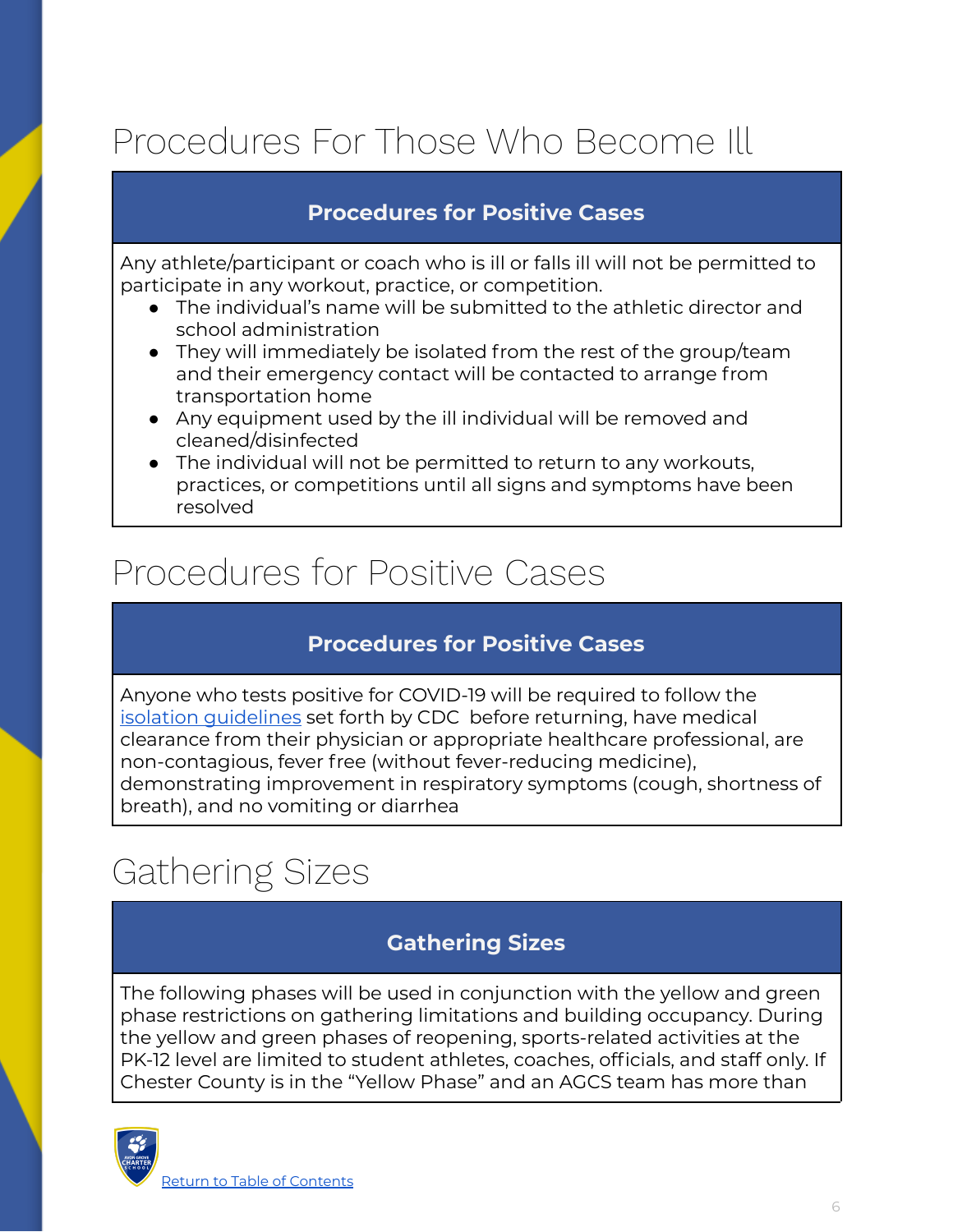25 participants who want to tryout, the team will need to separate into two separate groups .

- RED No sports are allowed in counties designated as being in the Red phase.
- YELLOW Groups of 25 or less (including coaches).
- GREEN Groups of 250 or less (including coaches).

#### <span id="page-7-0"></span>**Phase 1 (Chester County in the Yellow Phase)**

The goal of Phase 1 is reacclimating to physical activity and increasing conditioning levels.

- Conditioning and non contact drills only.
- All verbal communication will be given while practicing social distancing. No group huddles should occur.
- All warm-ups and cool downs should be done six feet apart
- Gym activity is limited to volleyball only. If feasible, volleyball should go outdoors for conditioning.
- Tryouts will be staggered by 30 minutes. This will limit interactions between sport's teams
- During the yellow and green phases of reopening, sports-related activities at the PK-12 level are limited to student athletes, coaches, officials, and staff only. The addition of visitors and spectators will be contingent upon future health conditions within the state and local communities.
- Face coverings required for all coaches and trainers unless doing so jeopardizes his/her health. Face coverings required when athletes arrive/leave and during down time (i.e. during instruction) unless doing so jeopardizes his/her health. Face coverings are not recommended during exertional activity.
- Athletes are required to bring their own water supply and avoid sharing towels.
- Team equipment should be cleaned at the conclusion of each session by coaching and/or custodial staff and individual clothing or equipment (team issued or personal) should be cleaned at the conclusion of each session by the participant.
- No unnecessary physical contact including shaking hands, fist bumps, and high fives.
- All team meetings should occur virtually.

#### <span id="page-7-1"></span>**Phase 2 (Chester County in the Green Phase)**

The goal of Phase 2 is building individual skills over competition and limiting contact. All changes from the yellow to green phase are bolded.

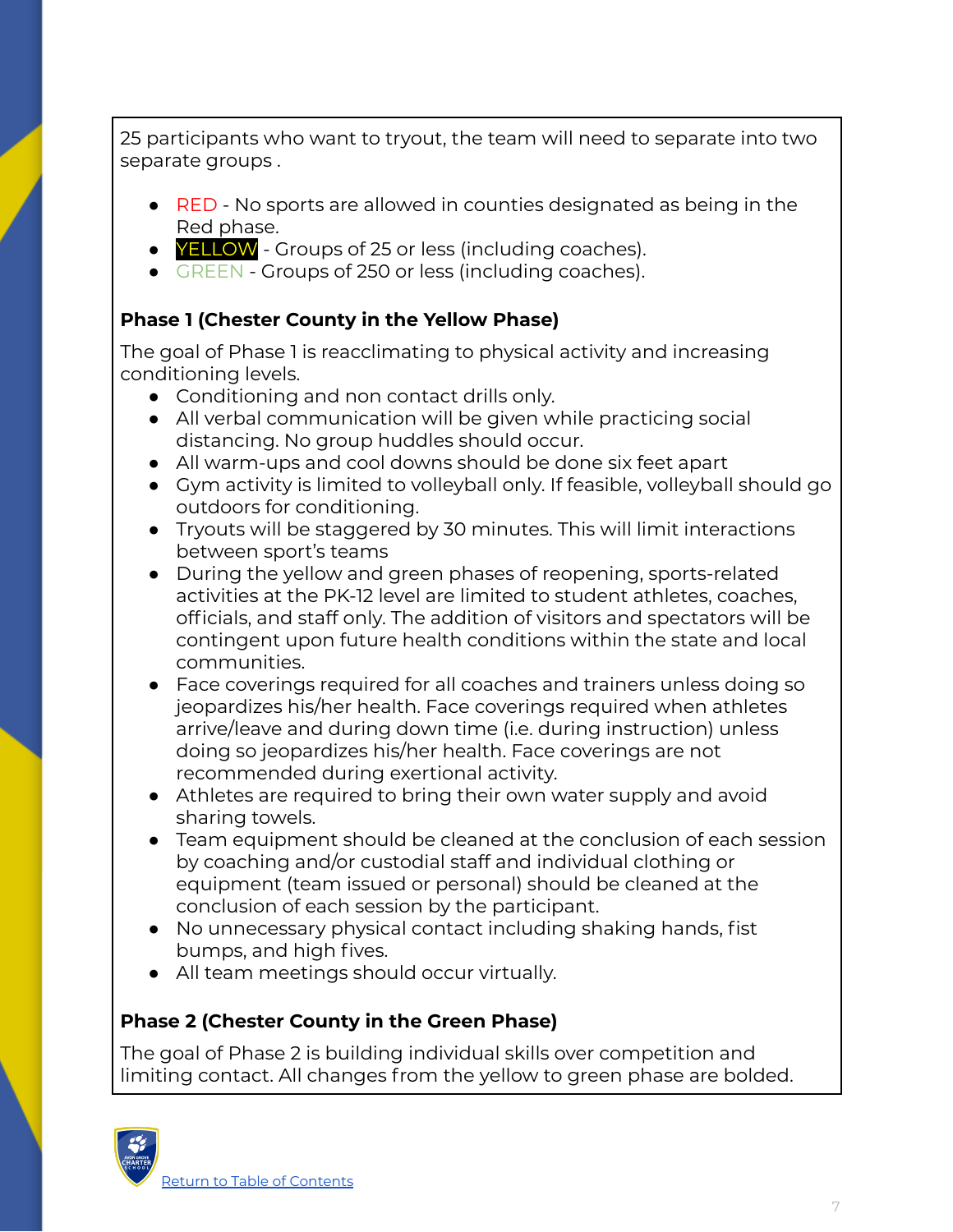- **● Group drills are permitted. Intrasquad scrimmages are allowed, but should be done sparingly**
- **● Group drills should be completed in groups of 10 or less. Increase this number to 15 for Spring sports 2021.**
- All verbal communication will be given while practicing social distancing. No group huddles should occur. **Huddles can occur with a mask and 3 feet social distancing**
- All warm-ups and cool downs should be done 6 feet apart.
- Gym activity is limited to volleyball only. If feasible, volleyball should go outdoors for conditioning.
- Tryouts will be staggered by 30 minutes. This will limit interactions between sport's teams
- **● One parent of senior athletes will be permitted to attend home games. Markers will be set to ensure social distancing. Two senior parents will be permitted to attend if the sport is played outdoors. Parents will not be permitted to attend practice sessions. In Spring 2021, all Spring athletes are permitted to bring two spectators to home games. Away teams are not permitted to bring spectors.**
- Face coverings required for all coaches and trainers unless doing so jeopardizes his/her health. Face coverings required when athletes arrive/leave and during down time (i.e. during instruction) unless doing so jeopardizes his/her health. Face coverings are not recommended during exertional activity.
- Athletes are required to bring their own water supply and avoid sharing towels.
- Team equipment should be cleaned at the conclusion of each session by coaching and/or custodial staff and individual clothing or equipment (team issued or personal) should be cleaned at the conclusion of each session by the participant.
- No unnecessary physical contact including shaking hands, fist bumps, and high fives.
- All team meetings should occur virtually. **If held in-person, all participants should be wearing a mask and practice social distancing.**

#### <span id="page-8-0"></span>**Phase 3 (Governor/PIAA/MIL Have Approved all Fall Sports)**

The goal of Phase 3 is preparing for upcoming competition.

- No limitation on contact drills or intrasquad scrimmages.
- Limit group huddles for instruction
- Face coverings may be required for all coaches/advisors/trainers depending on PDE & DOH guidance.
- During the yellow and green phases of reopening, sports-related activities at the PK-12 level are limited to student athletes, coaches,